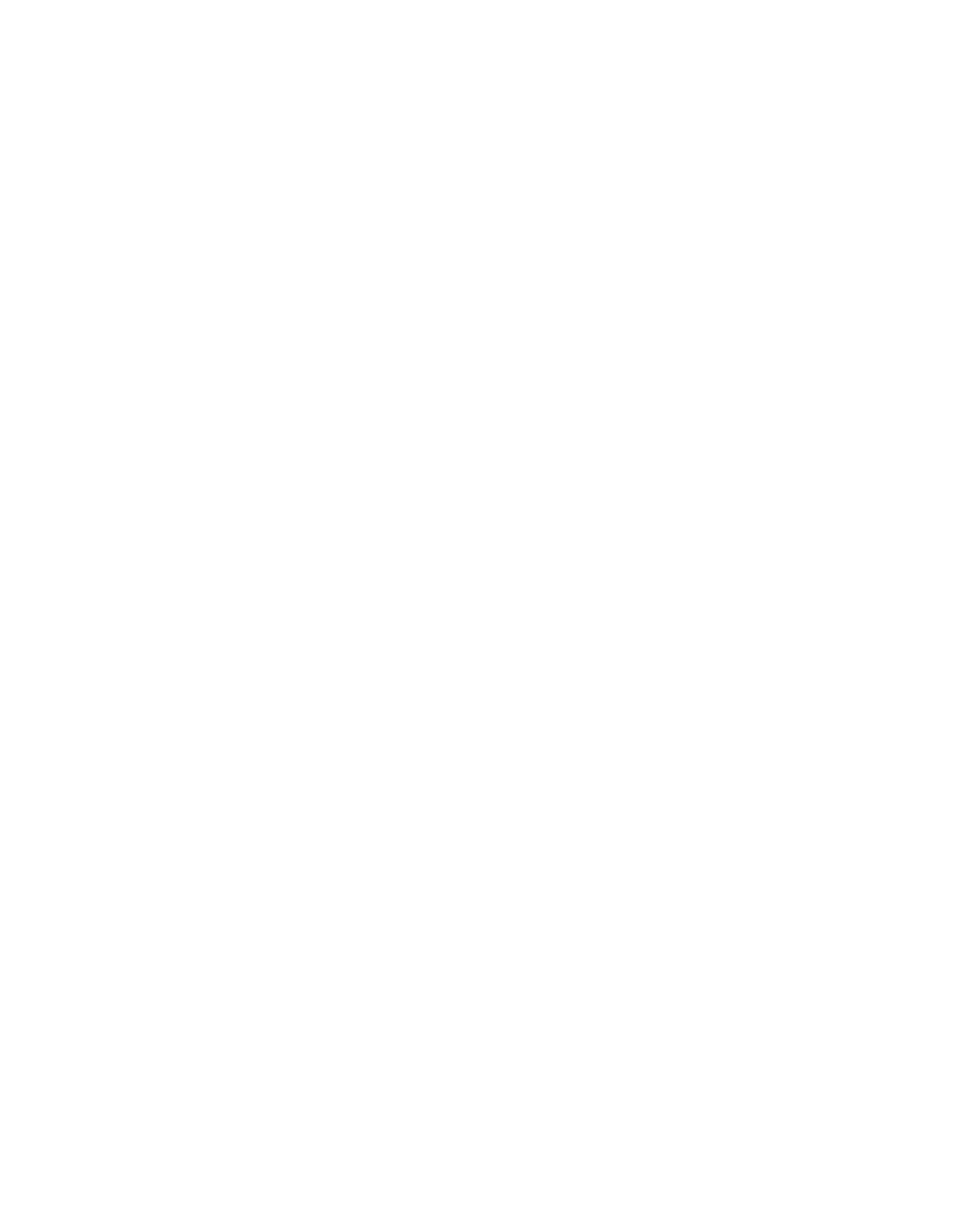

## **(BILL NO. 15 OF 2009)**

A

BILL

Entitled

**AN ACT** TO AMEND EXISTING ACTS TO INTRODUCE A PENALTY UNIT SYSTEM TO REPLACE MONETARY PENALTIES AND RELATED MATTERS

**ENACTED** by the National Parliament of Solomon Islands.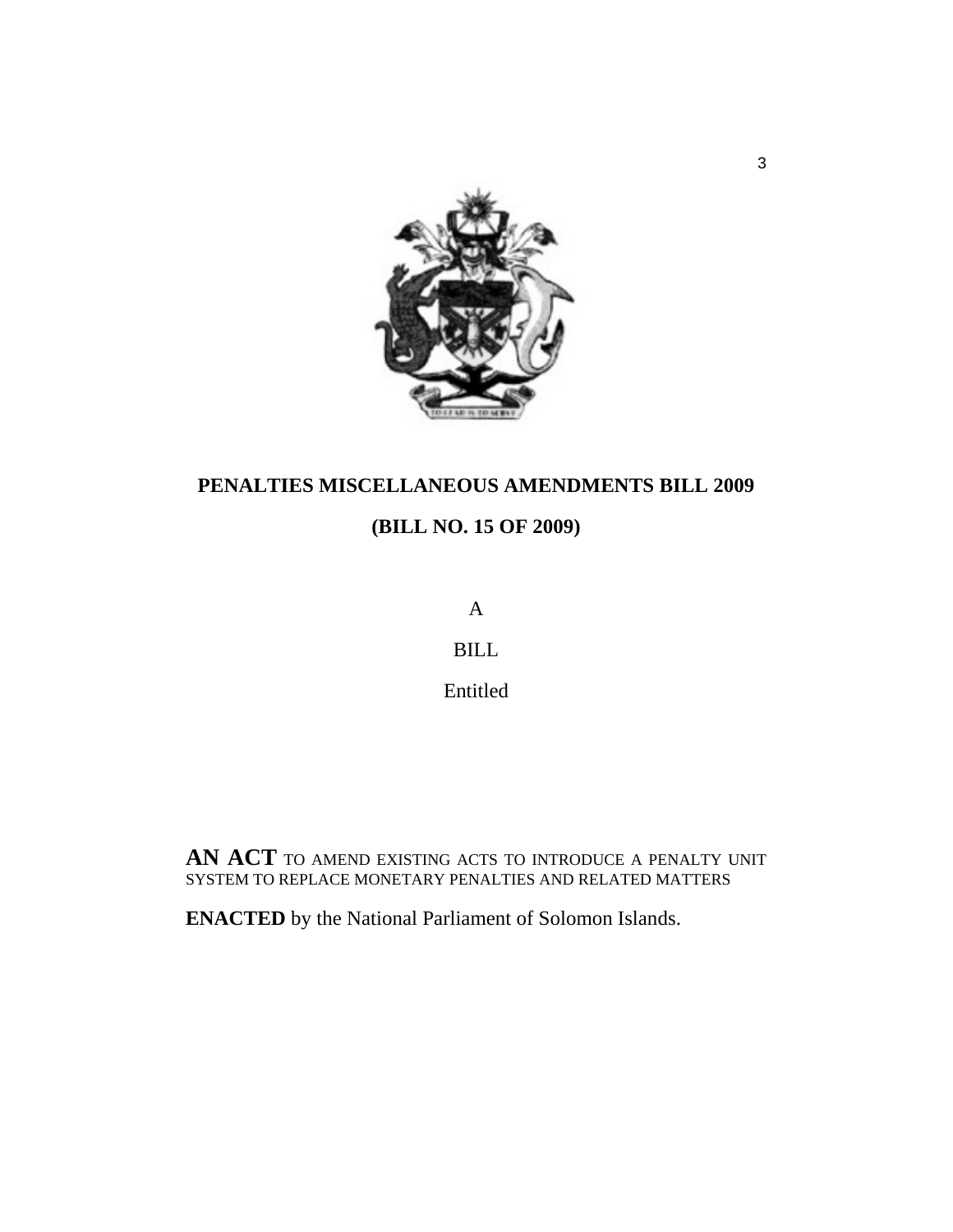**1.** This Act may be cited as the Penalties Miscellaneous Amendments Act 2009, and commences on the date it is published in the *Gazette*. Short title and commencement

Penal Code amended

**2.** Section 26 of the Penal Code (Cap. 26) is amended in subsection (1) by repealing the scale of sentence for default of payment of fines and substituting the following new scale –

| "Amount                                                               | Maximum period                                                                                                               |
|-----------------------------------------------------------------------|------------------------------------------------------------------------------------------------------------------------------|
| Not exceeding 100 penalty units                                       | five days                                                                                                                    |
| Exceeding 100 penalty units but not<br>exceeding 200 penalty units    | ten days                                                                                                                     |
| Exceeding 200 penalty units but not<br>exceeding 500 penalty units    | twenty days                                                                                                                  |
| Exceeding 500 penalty units but not<br>exceeding 700 penalty units    | thirty days                                                                                                                  |
| Exceeding 700 penalty units but not<br>exceeding 1000 penalty units   | forty days                                                                                                                   |
| Exceeding 1000 penalty units but not<br>exceeding 1500 penalty units  | two months                                                                                                                   |
| Exceeding 1500 penalty units but not<br>exceeding 2000 penalty units  | three months                                                                                                                 |
| Exceeding 2000 penalty units but not<br>exceeding 5,000 penalty units | six months                                                                                                                   |
| For every 2,000 penalty units over<br>5,000 penalty units             | an additional six months<br>for every additional 2,000<br>penalty units (in whole),<br>but shall not exceed five<br>years.". |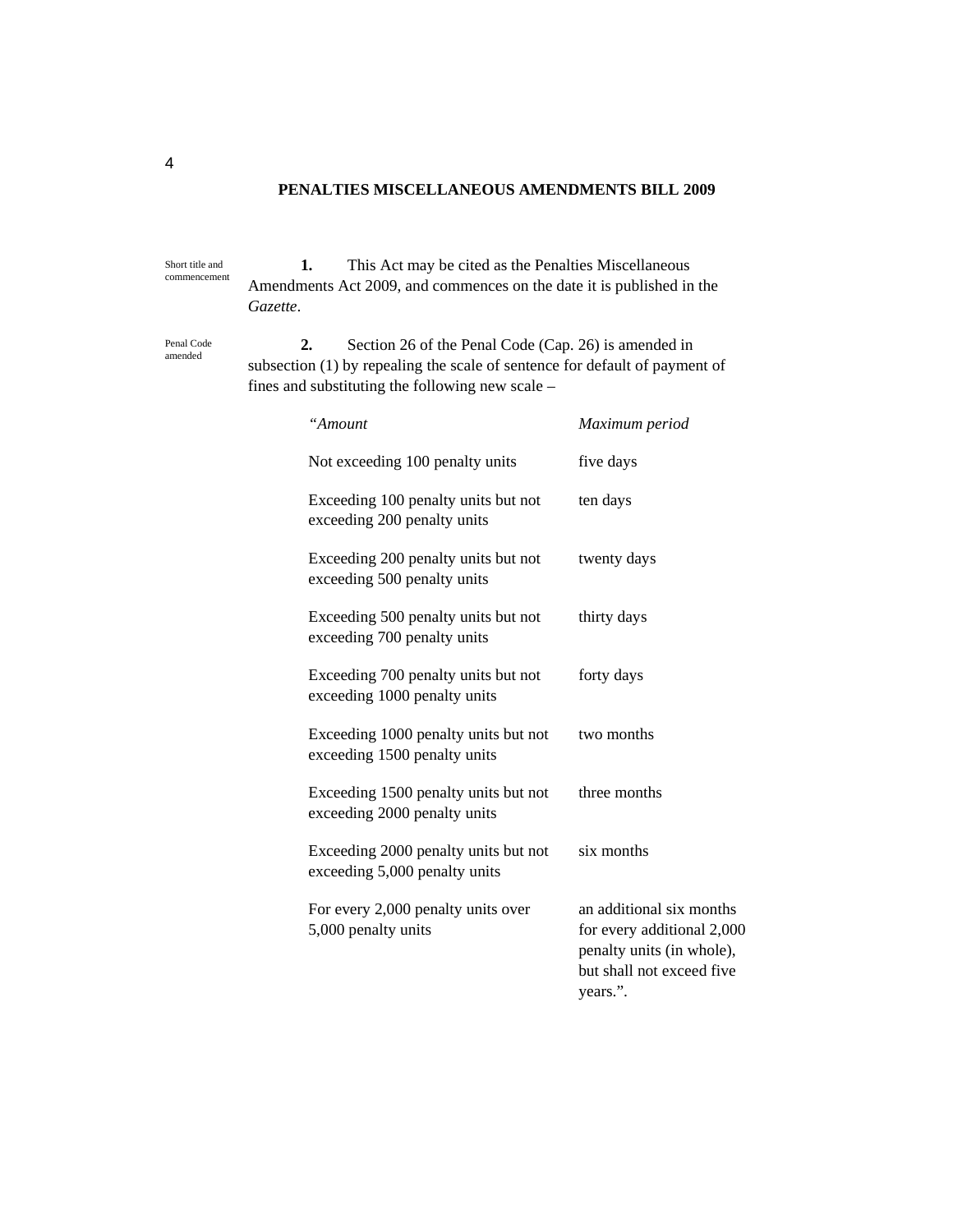|             | The Interpretation and General Provisions Act (Cap.85) is |
|-------------|-----------------------------------------------------------|
| $amended -$ |                                                           |

|                   | (a)             | by adding after section 50 the following section –                                                                                                       |                                                                   |
|-------------------|-----------------|----------------------------------------------------------------------------------------------------------------------------------------------------------|-------------------------------------------------------------------|
|                   | "Penalty units" | "50A. $(1)$<br>Penalties (whether for an offence<br>or otherwise) in all written laws shall be<br>expressed in penalty units.                            |                                                                   |
|                   |                 | (2)<br>If a written law provides for monetary<br>penalty, that penalty shall be treated as and<br>converted into penalty unit.                           |                                                                   |
|                   |                 | The value of one penalty unit is one<br>(3)<br>dollar."; and                                                                                             |                                                                   |
|                   | (b)             | in section $66(1)(b)$ , by deleting "one hundred dollars"<br>and "three months" and substituting "5,000 penalty<br>units" and "six months" respectively. |                                                                   |
| 4.                |                 | The Companies Act 2009 is amended -                                                                                                                      | Companies Act<br>2009 amended                                     |
|                   | (a)             | by amending all its penalty units in accordance<br>with the following formula -                                                                          |                                                                   |
|                   |                 | <b>Formula:</b> $A \times B = C$                                                                                                                         |                                                                   |
|                   |                 | <b>Where:</b> $A =$ current penalty units set out in the<br>Act; $B = $50$ ; $C =$ total amended penalty units; and                                      |                                                                   |
|                   | (b)             | by repealing section 208.                                                                                                                                |                                                                   |
| 5.<br>amended $-$ |                 | The Companies (Insolvency and Receivership) Act 2009 is                                                                                                  | Companies<br>(Insolvency and<br>Receivership) Act<br>2009 amended |
|                   | (a)             | by amending all its penalty units in accordance<br>with the following formula -                                                                          |                                                                   |
|                   |                 | <b>Formula:</b> $A \times B = C$                                                                                                                         |                                                                   |
|                   |                 | <b>Where:</b> $A =$ current penalty units set out in the<br>Act; $B = $50$ ; $C =$ total amended penalty units; and                                      |                                                                   |

(b) by repealing section 80.

Interpretation and General Provisions Act amended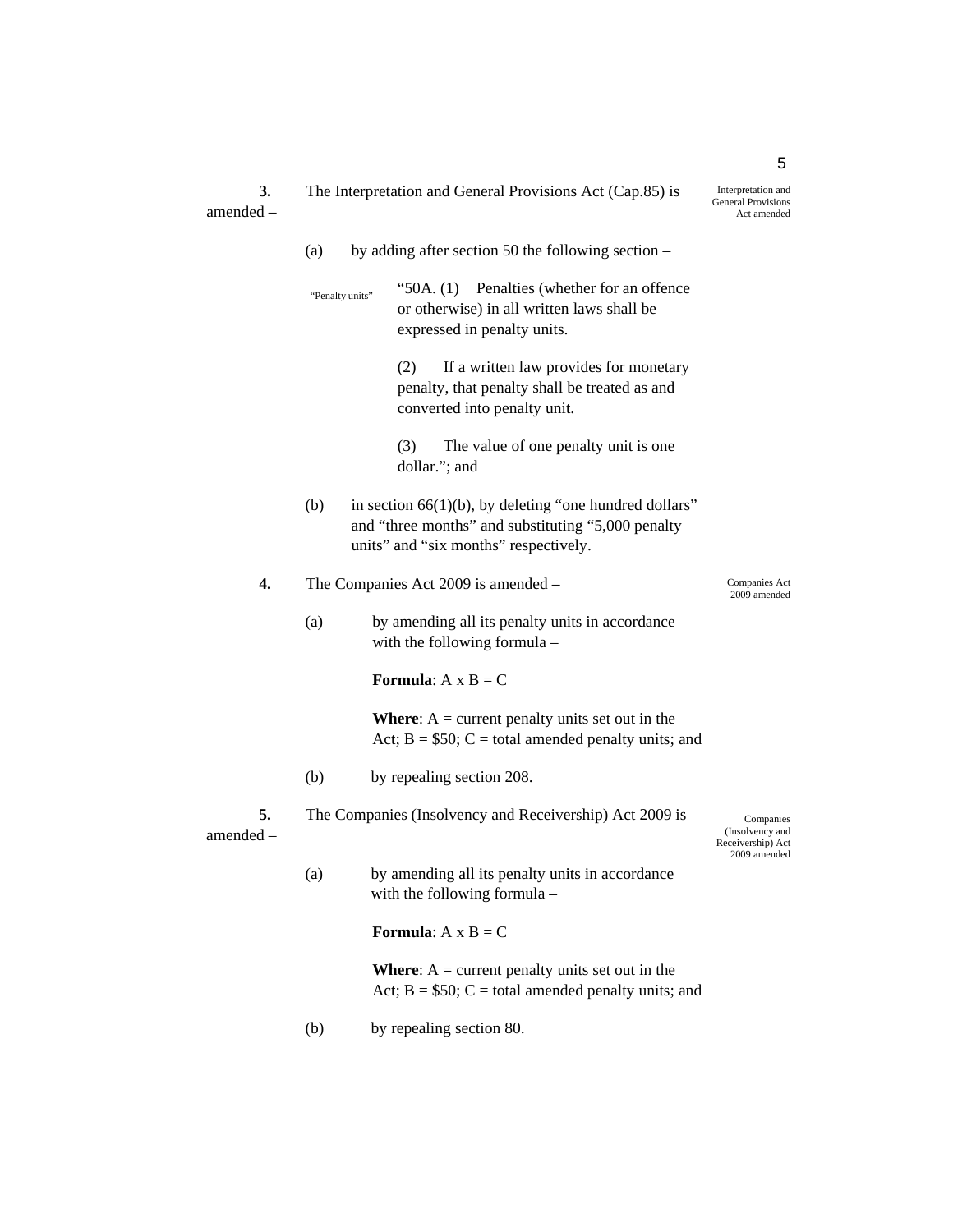- **6.** The Valuers Act 2009 is amended
	- (a) by amending all its penalty units in accordance with the following formula –

**Formula**:  $A \times B = C$ 

**Where:**  $A =$  current penalty units set out in the Act;  $B = $100$ ;  $C =$  total amended penalty units; and

(b) by repealing section 35.

Maritime Safety Administration Act 2009 amended

- **7.** The Maritime Safety Administration Act 2009 is amended
	- (a) by amending all its penalty units in accordance with the following formula –

**Formula:**  $A \times B = C$ 

**Where:**  $A =$  current penalty units set out in the Act;  $B = $100$ ;  $C =$  total amended penalty units; and

(b) by repealing section 28.

Consequential amendments and transitional regulations

**8.** (1) The Acts set out in Column 2 of the Schedule are amended in the respective sections listed in Column 3 of the Schedule by deleting the monetary penalties and substituting the corresponding penalty units listed in Column 4 of the Schedule.

> (2) All monetary penalties and administrative penalties in any written law not amended by this Act are amended by converting them into their equivalent penalty units.

(3) The Minister responsible for Justice shall make regulations under this section to convert the monetary penalties in subsidiary legislation, including value updating of the penalties units on the same basis used for the penalties set out in the Schedule.

6

Valuers Act 2009 amended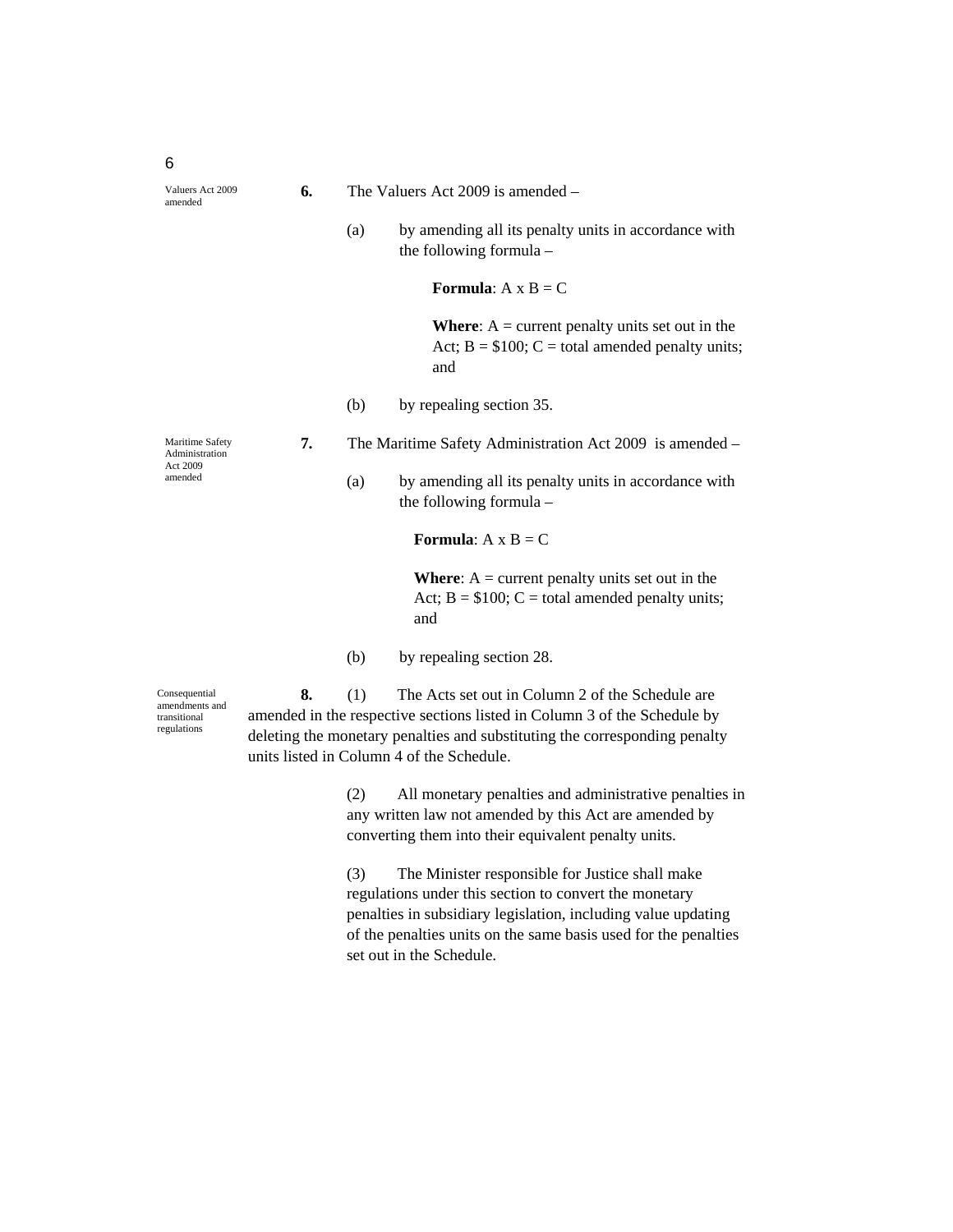#### **SCHEDULE**

### **(Section 8)**

#### **LIST OF ACTS AMENDED**

| No             | <b>ACTS</b>             | <b>SECTIONS</b>     | <b>AMENDMENT</b> |
|----------------|-------------------------|---------------------|------------------|
| (1)            | (2)                     | (3)                 | (PENALTY UNITS)  |
|                |                         |                     | (4)              |
| $\mathbf{1}$   | <b>Death and Fire</b>   | s.8<br>\$20         | 2,000            |
|                | <b>Inquiries (Cap.</b>  | s.10 \$10           | 1,000            |
|                | 9)                      |                     |                  |
| $\overline{c}$ | <b>Essential</b>        | $s.2(1)$ \$100      | 3,000            |
|                | Services (Cap.          | $s.2(3)$ \$100      | 3,000            |
|                | 12)                     | s.2(5) \$10 per day | 300              |
|                |                         | $s.2(6)$ \$20       | 600              |
|                |                         | $s.3(1)$ \$100      | 3,000            |
|                |                         | $s.3(2)$ \$100      | 3,000            |
|                |                         |                     |                  |
| 3              | <b>Official Secrets</b> | $s.14(2)$ \$100     | 3,000            |
|                | (Cap 25)                |                     |                  |
| $\overline{4}$ | <b>Penal Code</b>       | $s.47(4)$ \$300     | 3,000            |
|                | (Cap. 26)               | s.63 \$200          | 2,000            |
|                |                         | $s.121(2)$ \$100    | 1,000            |
|                |                         | s.130 \$100         | 5,000            |
|                |                         | s.173(1)\$200       | 5,000            |
|                |                         | s.175 \$20          | 600              |
|                |                         | s.178(iii) \$10     | 1,000            |
|                |                         | s.180 \$10          | 1,000            |
|                |                         | s.181 \$40          | 2,000            |
|                |                         | s.182 \$10          | 1,000            |
|                |                         | $s.183(1)$ \$10     | 1,000            |
|                |                         | $s.183(2)$ \$15     | 1,500            |
|                |                         | $s.183(3)$ \$200    | 5,000            |
|                |                         | $s.184(1)\$ \$10    | 1,000            |
|                |                         | s.184(2)\$40        | 2,000            |
|                |                         | $s.184(3)$ \$200    | 5,000            |
|                |                         | s.190 \$40          | 2,000            |
|                |                         | s.239 \$200         | 5,000            |
|                |                         | s.243 \$200         | 5,000            |
|                |                         | s.255 \$400         | 10,000           |
|                |                         | s.275 \$200 -1st    | 5,000            |
|                |                         | $-2nd$              | 15,000           |
|                |                         | s.276 \$200         | 5,000            |
|                |                         | s.277 \$10          | 500              |
|                |                         | s.288 \$10          | 500              |
|                |                         | s.292 \$200         | 5,000            |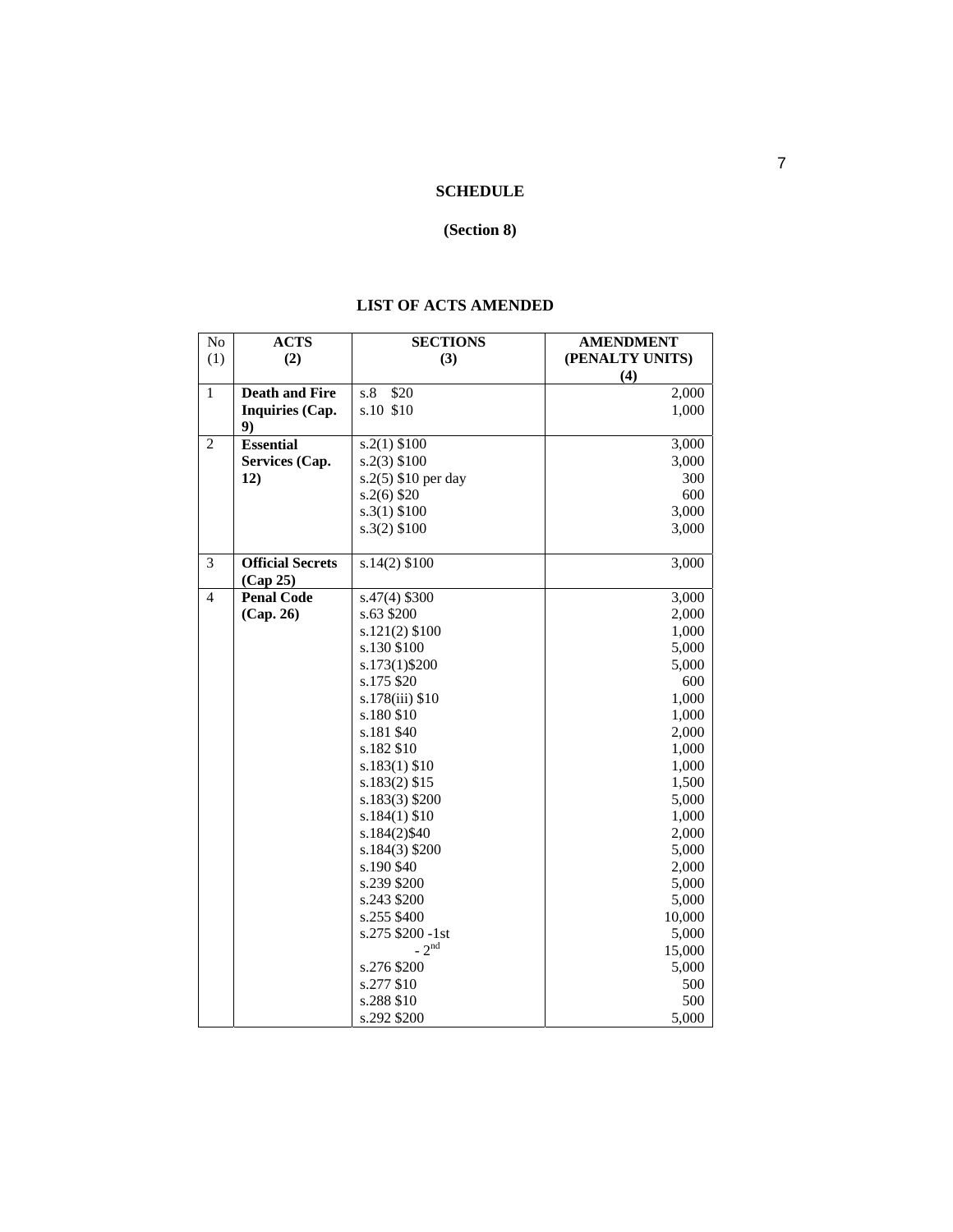| No  | <b>ACTS</b>            | <b>SECTIONS</b>                        | <b>AMENDMENT</b>     |
|-----|------------------------|----------------------------------------|----------------------|
| (1) | (2)                    | (3)                                    | (PENALTY UNITS)      |
|     |                        |                                        | (4)                  |
|     |                        | $s.316(2)$ $\overline{$100}$           | 5,000                |
|     |                        | $s.351(1)\$ \$10                       | 500                  |
|     |                        | s.362 \$4                              | 200                  |
|     |                        | s.364 \$40                             | 2,000                |
|     |                        | $s.365(2)$ \$10                        | 500                  |
|     |                        | s.374 \$600                            | 2,000                |
|     |                        | s.375 \$1,000                          | 2,000                |
|     |                        |                                        |                      |
| 5   | Forestry               | $s.4(1)$ \$3,000                       | 20,000               |
|     | <b>Resources and</b>   | s.17 \$3,000                           | 20,000               |
|     | <b>Timber</b>          | s.22 \$200                             | 10,000               |
|     | <b>Utilisation Act</b> | $s.27(1)$ \$3,000                      | 10,000               |
|     | (Cap. 40)              | s.29 \$3,000                           | 20,000               |
|     |                        | s.30 \$1,500                           | 10,000               |
|     |                        | s.31(2) \$100 per day                  | 1,000                |
|     |                        | $s.44(2)$ \$100                        | 3,000                |
| 6   | <b>Mines</b> and       | s.27(8) \$1,000                        | 10,000               |
|     | <b>Minerals Act</b>    | $s.29(3)$ \$500                        | 5,000                |
|     | (Cap. 42)              | s.59(8) \$1,000                        | 10,000               |
|     |                        | s.63 \$20,000                          | 200,000              |
| 7   | Passports (Cap.        | $s.15(1)$ \$1,000                      | 10,000               |
|     | 61)                    | s.15(2) \$2,000                        | 5,000                |
|     |                        | s15A(3) \$5,000                        | 50,000               |
|     |                        | $s.15A(4)$ \$5,000                     | 50,000               |
|     |                        | $s.16(1)$ \$1,000                      | 10,000               |
|     |                        | $s.16(2)$ \$1,000                      | 10,000               |
| 8   | <b>Consumer</b>        | s.11 \$1,000                           | 10,000               |
|     | <b>Protection</b>      | s.34(1) $1st$ offence                  |                      |
|     | (Cap. 63)              | \$3,000                                | 10,000               |
|     |                        | Subsequent offence                     |                      |
|     |                        | \$7,000                                | 20,000               |
| 9   | Labour (Cap.           | s.6(5) $$100 - 1^{ST}$                 | 3,000                |
|     | 73)                    | $$200 - 2nd$                           | 5,000                |
|     |                        | s.10 \$100                             | 5,000                |
|     |                        | s.28 \$1,000                           | 5,000                |
|     |                        | $s.31(1)$ \$500 + \$20 per day         | $5000 + 200$ per day |
|     |                        | s.34(2) \$40                           | 400                  |
|     |                        | s.37(5) \$1,000                        | 10,000               |
|     |                        | s.37(6) \$1,000                        | 10,000               |
|     |                        | s.44 \$500                             | 5,000                |
|     |                        | s.52 \$500                             | 5,000                |
|     |                        | s.74 \$1,000                           | 5,000                |
|     |                        | $s.80(2)$ \$40                         | 3,000                |
|     |                        |                                        |                      |
| 10  | <b>Safety at Work</b>  | $s.14(2)$ \$1,000<br>$s.25(1)$ \$1,000 | 10,000<br>10,000     |
|     | (Cap. 74)              |                                        |                      |
|     |                        | $s.28(7)$ \$750                        | 8,000                |
|     |                        | s.33(2) \$500                          | 5,000                |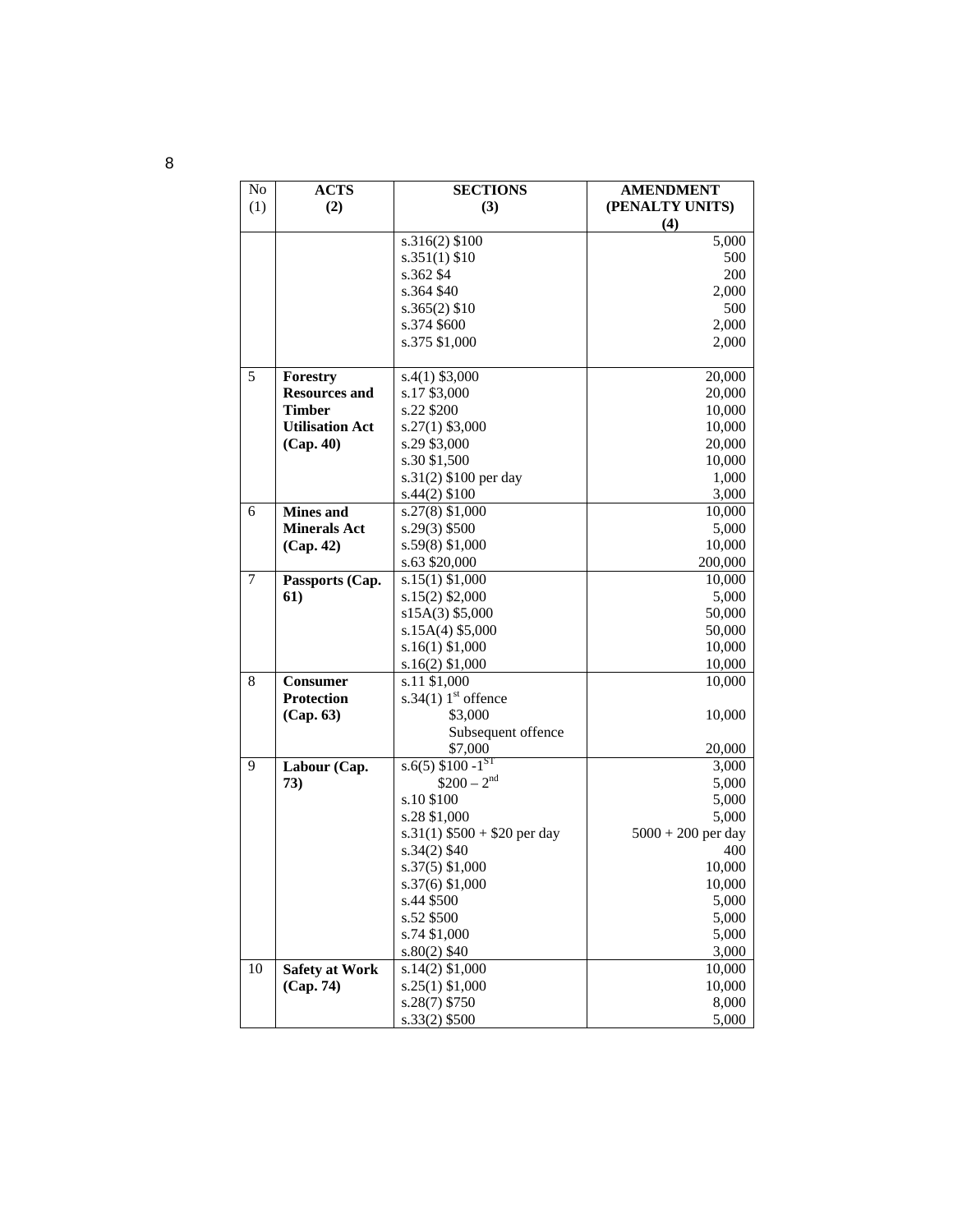| No  | <b>ACTS</b>           | <b>SECTIONS</b>                | <b>AMENDMENT</b>      |
|-----|-----------------------|--------------------------------|-----------------------|
| (1) | (2)                   | (3)                            | (PENALTY UNITS)       |
|     |                       |                                | (4)                   |
|     |                       | s.33(3) \$750                  | 8,000                 |
|     |                       | s.33(5) \$50 per day           | 500                   |
| 11  | <b>Explosives Act</b> | s.8 \$200                      | 5,000                 |
|     | (Cap. 79)             | $s.9(d)$ \$200                 | 5,000                 |
| 12  | <b>Dangerous</b>      | $s.39(2)(a)$ \$2,000           | 100,000               |
|     | Drugs (Cap. 98)       | s. $39(2)(b)$ \$500            | 5,000                 |
|     |                       | s.35(2) \$200                  | 2,000                 |
| 13  | <b>National</b>       | s.7(3)<br>\$100                | 3,000                 |
|     | <b>Parliament</b>     | s. $45(2)$ \$100               | 3,000                 |
|     | <b>Electoral</b>      | s.67<br>\$100                  | 3,000                 |
|     | <b>Provisions</b>     | s.68(1)<br>\$200               | 5,000                 |
|     | (Cap. 87)             | s.69(4)<br>\$100               | 3,000                 |
|     |                       | s.70<br>\$200                  | 5,000                 |
|     |                       | s.74<br>\$100                  | 3,000                 |
|     |                       | s.77<br>\$100                  | 3,000                 |
|     |                       | s.78<br>\$100                  | 3,000                 |
|     |                       | $s.79(2)$ \$20                 | 1,000                 |
| 14  | <b>Environmental</b>  | s9(3) \$200                    | 2,000                 |
|     | Health (Cap.          | s.11 \$1,000                   | 10,000                |
|     | 99)                   |                                |                       |
| 15  | <b>Medical and</b>    | $s.11(1)(iv)$ \$500            | 5,000                 |
|     | <b>Dental</b>         | $s.13(1)$ \$500                | 10,000                |
|     | <b>Practitioners</b>  | s.13(2) \$500                  | 10,000                |
|     | (Cap. 102)            | $s.13(3)$ \$200                | 5,000                 |
| 16  | Pharmacy and          | s.8 \$100                      | 3,000                 |
|     | Poisons (Cap.         | s.9 \$100                      | 3,000                 |
|     | 105)                  | s.10 \$100                     | 3,000                 |
|     |                       | $s.40(1)$ \$40 + \$10 per day  | $1,000 + 300$ per day |
|     |                       | $s.41(1)$ \$200                | 5,000                 |
|     |                       | $s.42(4)$ \$200                | 5,000                 |
|     |                       | s.47 $$40 + $10$ per day       | $1,000 + 300$ per day |
|     |                       | s.49(3) $$20-1st$              | 1,000                 |
|     |                       | $$200-2nd$ +                   | 5,000                 |
|     |                       | s.52(5) $$200 + $10$ per day   | $5,000 + 300$ per day |
|     |                       | s.59 $$100 + $10$ per day      | $3,000 + 300$ per day |
|     |                       | s.60 $$200 + $10$ per day      | $5,000 + 300$ per day |
|     |                       | $s.62(1)$ \$100 + \$20 per day | $3,000 + 600$ per day |
| 17  | Quarantine            | \$100<br>s.12                  | 5,000                 |
|     | (Cap. 106)            | s.16<br>\$1,000                | 50,000                |
|     |                       | \$100<br>s.18(3)               | 5,000                 |
|     |                       | s.21(2)<br>\$100               | 5,000                 |
|     |                       | s.25(2)<br>\$100               | 5,000                 |
|     |                       | s.30(3)<br>\$100               | 5,000                 |
|     |                       | s.34(6) \$1,000                | 50,000                |
|     |                       | s.35(3) \$1,000                | 50,000                |
|     |                       | s.38(2)<br>\$1,000             | 50,000                |
|     |                       | $s.61(3)$ \$40                 | 2,000                 |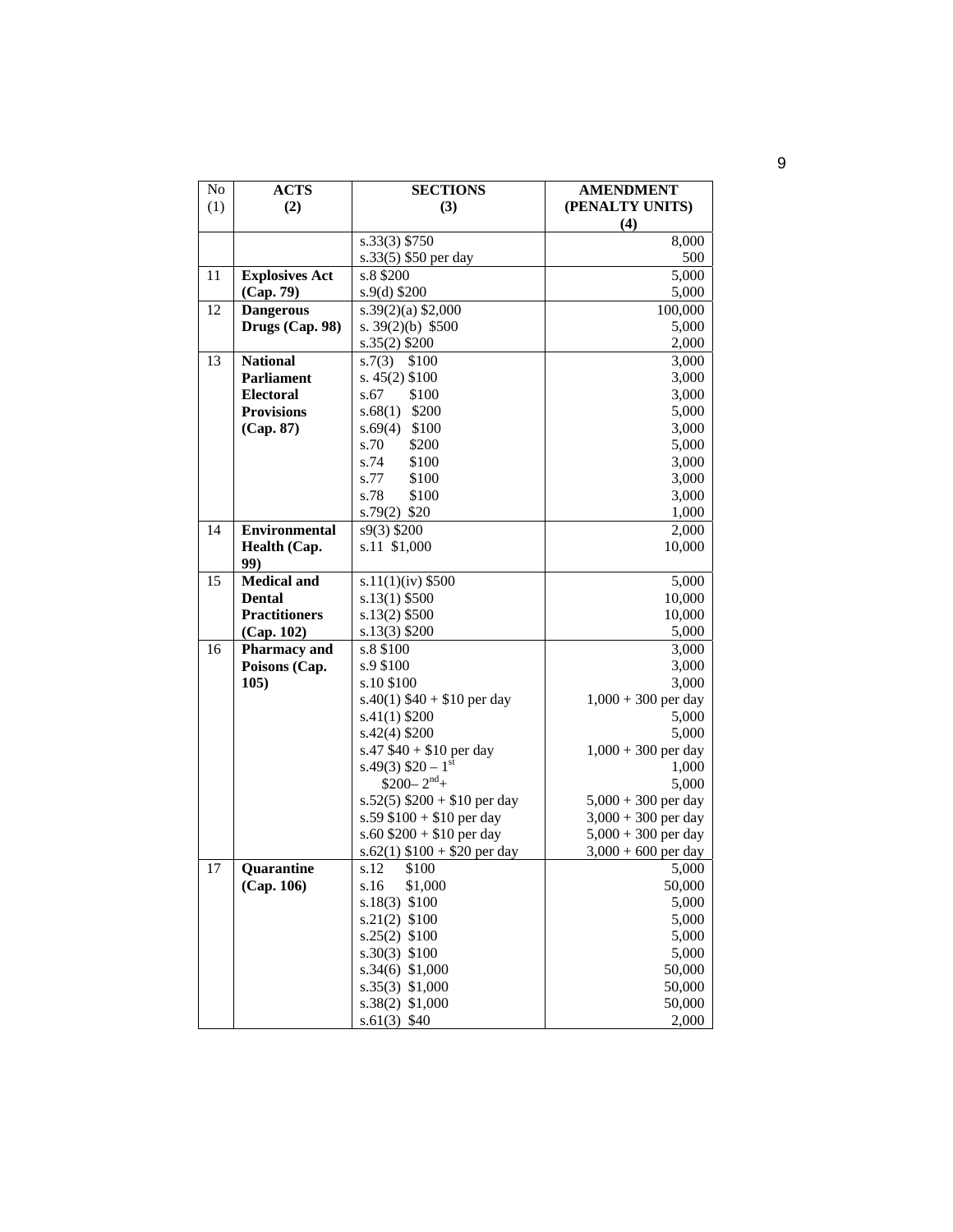| No  | <b>ACTS</b>        | <b>SECTIONS</b>          | <b>AMENDMENT</b>   |
|-----|--------------------|--------------------------|--------------------|
| (1) | (2)                | (3)                      | (PENALTY UNITS)    |
|     |                    |                          | (4)                |
|     |                    | $s.62(2)$ \$100          | 5,000              |
|     |                    | $s.63(1)$ \$100          | 5,000              |
|     |                    | $s.63(4)$ \$20           | 1,000              |
|     |                    | $s.65(2)$ \$20           | 1,000              |
|     |                    | $s.66(2)$ \$10           | 500                |
|     |                    | $s.67(1)$ \$50           | 3,000              |
|     |                    | \$100<br>s.68            | 5,000              |
|     |                    | s.82<br>\$200            | 10,000             |
| 18  | <b>Customs and</b> | s.27 \$200               | 2,000              |
|     |                    | s.28 \$200               |                    |
|     | Excise (Cap.       |                          | 2,000              |
|     | 121)               | s.44 \$200               | 2,000              |
|     |                    | s.48 \$200               | 2,000              |
|     |                    | s.49 \$200               | 2,000              |
|     |                    | s.53 \$200               | 2,000              |
|     |                    | s.57 \$50                | 500                |
|     |                    | s.61 \$200               | 2,000              |
|     |                    | s.67 \$200               | 2,000              |
|     |                    | $s.68(1)$ \$200          | 2,000              |
|     |                    | $s.68(2)$ \$200          | 2,000              |
|     |                    | s.76 \$100               | 1,000              |
|     |                    | $s.83(2)$ \$100          | 1,000              |
|     |                    | s.83(3) 50c per m2       | 5 per m2           |
|     |                    | $s.90(2)$ \$200          | 200                |
|     |                    | s.102 $$10 + $2$ per day | $100 + 20$ per day |
|     |                    | $s.103(2)$ \$10          | 100                |
|     |                    | s.105 \$200 and \$20     | 2,000 and 200      |
|     |                    | s.129 \$200              | 2,000              |
|     |                    | s.134 \$100              | 1,000              |
|     |                    | s.136 \$200              | 2,000              |
|     |                    | s.139 \$200              | 2,000              |
|     |                    | s.140 \$200              | 2,000              |
|     |                    | s.143 \$200              | 2,000              |
|     |                    | s.144 \$200              | 2,000              |
|     |                    | s.146 \$10               | 1,000              |
|     |                    | $s.151(3)(b)$ \$200      | 2,000              |
|     |                    | $s.152(2)$ \$400         | 3,000              |
|     |                    | s.153 \$200              | 2,000              |
|     |                    | s.155 \$200              | 2,000              |
|     |                    | s.156 \$1,000            | 10,000             |
|     |                    | s.159 \$200              | 2,000              |
|     |                    | s.160 \$200              | 2,000              |
|     |                    | s.161 \$50               | 500                |
|     |                    | s.162 \$50               | 500                |
|     |                    | s.163 \$200              | 2,000              |
|     |                    | $s.165(3)$ \$50          | 500                |
|     |                    | s.167 \$200              | 2,000              |
|     |                    | s.170 \$200              | 2,000              |
|     |                    |                          |                    |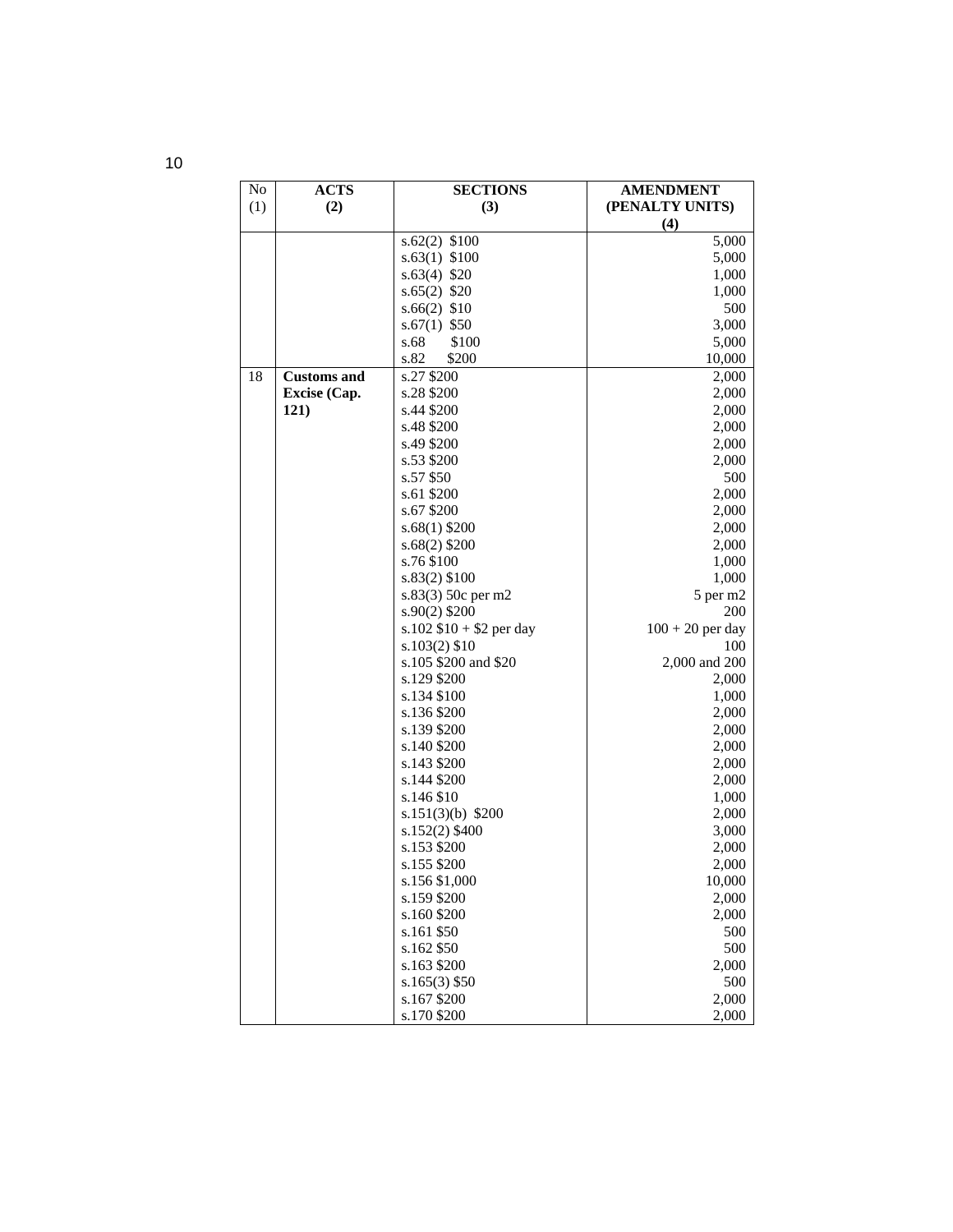| No  | <b>ACTS</b>           | <b>SECTIONS</b>       | <b>AMENDMENT</b> |
|-----|-----------------------|-----------------------|------------------|
| (1) | (2)                   | (3)                   | (PENALTY UNITS)  |
|     |                       |                       | (4)              |
|     |                       | s.172 \$100           | 1,000            |
|     |                       | s.173 \$400           | 4,000            |
|     |                       | s.176 \$50            | 500              |
|     |                       | s.177 \$200           | 2,000            |
|     |                       | s.178 \$20            | 200              |
|     |                       | s.180 \$50            | 500              |
|     |                       | s.184 \$50            | 500              |
|     |                       | s.193 \$200           | 2,000            |
|     |                       | $s.195(1)(c)$ \$1,000 | 10,000           |
|     |                       | s.196(2) \$500        | 5,000            |
|     |                       | s.197 \$200           | 2,000            |
|     |                       | s.198 \$200           | 2,000            |
|     |                       | s.200 \$200           | 10,000           |
|     |                       | s.201 \$100           | 1,000            |
|     |                       | s.202 \$50            | 500              |
|     |                       | s.205 \$200           | 2,000            |
|     |                       | s.207 \$400           | 4,000            |
|     |                       | s.208 \$40            | 400              |
|     |                       | s. 210 \$100          | 1,000            |
|     |                       | s.211 \$200           | 2,000            |
|     |                       | s.212 \$1,000         | 10,000           |
|     |                       | s.213 \$200           | 2,000            |
|     |                       | s.214 \$200           | 2,000            |
|     |                       | s.215 \$200           | 2,000            |
|     |                       | s.217 \$200           | 2,000            |
|     |                       | s.226 Reward \$20     | 200              |
|     |                       | s.229(1) \$200        | 2,000            |
|     |                       | $s.251(2)$ \$200      | 10,000           |
|     |                       | $s.253 - Default -$   |                  |
|     |                       | Less \$200-           | 5,000            |
|     |                       | Over \$200-           | 10,000           |
|     |                       | s.254 \$200 or 12     | 10,000           |
|     |                       | s.272 \$200           | 2,000            |
| 19  | <b>Stamp Duties</b>   | $s.16(2)$ \$50        | 500              |
|     | <b>Act (Cap. 126)</b> | $s.17(2)$ \$20        | 600              |
|     |                       | s.19 \$40             | 1,000            |
|     |                       | s.20\$10              | 100              |
|     |                       | \$10                  | 100              |
|     |                       | s.23 \$1,000          | 20,000           |
|     |                       | $s.24(3)$ \$500       | 20,000           |
|     |                       | s.25 \$40             | 1,000            |
| 20  | Traffic (Cap.         | $s.7(1)$ \$500        | 5,000            |
|     | 131)                  | $s.7(4)$ \$200        | 5,000            |
|     |                       | s.12 \$200            | 5,000            |
|     |                       | s.13(2) \$200         | 5,000            |
|     |                       | $s.16(2)$ \$500       | 5,000            |
|     |                       | s.20(4) \$200         | 5,000            |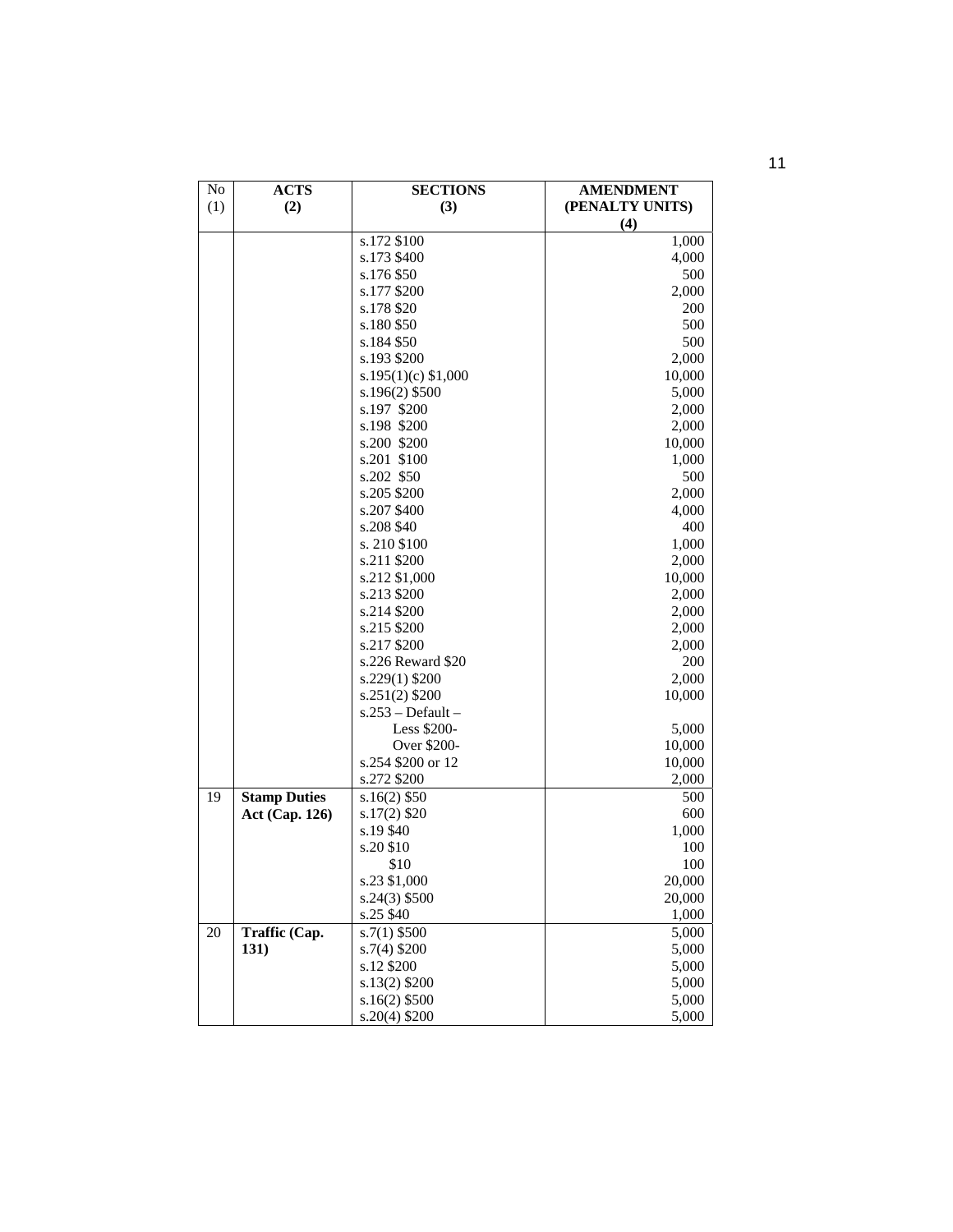| No  | <b>ACTS</b> | <b>SECTIONS</b>                       | <b>AMENDMENT</b> |
|-----|-------------|---------------------------------------|------------------|
| (1) | (2)         | (3)                                   | (PENALTY UNITS)  |
|     |             |                                       | (4)              |
|     |             | s.23(3) \$150                         | 2,000            |
|     |             | s.25 \$50                             | 500              |
|     |             | s.35 \$500                            | 10,000           |
|     |             | $s.36(4)$ \$200                       | 2,000            |
|     |             | $s.36(6)$ \$200                       | 2,000            |
|     |             | s.39(a) \$1,000                       | 20,000           |
|     |             | s.39(b) $$500 -1$ <sup>st</sup>       | 5,000            |
|     |             | $$600 - 2nd +$                        | 10,000           |
|     |             | s.40(1) $$500 -1$ <sup>st</sup>       | 5,000            |
|     |             | $$700 - 2nd +$                        | 7,000            |
|     |             | s.41(1) $$500 - 1$ <sup>st</sup>      | 5,000            |
|     |             | $$700 - 2nd +$                        | 7,000            |
|     |             | s.42(3) $$200 - 1st$                  | 2,000            |
|     |             | $$400 - 2nd +$                        | 5,000            |
|     |             | $s.43(1)(a)$ \$2,000                  | 20,000           |
|     |             | $s.43(1)(b)$ \$400                    | 10,000           |
|     |             | $$500 - 2nd +$                        | 10,000           |
|     |             | $s.43(2)(a)$ \$500                    | 5,000            |
|     |             | $s.43(2)(b)$ \$200                    | 5,000            |
|     |             | $$300 - 2nd +$                        | 5,000            |
|     |             | $s.46(1)$ \$200                       | 5,000            |
|     |             | s.47 \$200                            | 5,000            |
|     |             | s.48(2) $$50-1st$                     | 500              |
|     |             | $$100 - 2nd$ +                        | 1,000            |
|     |             | s.49 \$100 -1st                       | 3,000            |
|     |             | $$150 - 2nd +$                        | 4,000            |
|     |             | s.50 $$50-1$ st                       | 2,000            |
|     |             | $$150 - 2nd$                          | 3,000            |
|     |             | $s.51(1)$ \$100                       | 3,000            |
|     |             | $$150 - 2nd +$                        | 4,000            |
|     |             | s.52 \$50                             | 500              |
|     |             | s.53 \$200                            | 2,000            |
|     |             | $$300-2nd$                            | 3,000            |
|     |             | $s.54$ \$50 - $1^{st}$                | 500              |
|     |             | $$100 - 2nd$                          | 1,000            |
|     |             | s.55 $$100 - 1st$<br>$$150 - 2nd +$   | 1,000            |
|     |             |                                       | 3,000            |
|     |             | $s.56(4)$ \$100                       | 3,000            |
|     |             | s.57(4) \$100                         | 3,000            |
|     |             | $s.58(1)$ \$200<br>$s.59(1)(a)$ \$500 | 3,000<br>5,000   |
|     |             | $s.59(1)(b)$ \$200                    | 3,000            |
|     |             | $s.60(1)$ \$100-1 <sup>st</sup>       | 1,000            |
|     |             | $$200 - 2nd +$                        | 3,000            |
|     |             | $s.61$ \$50-1st                       | 500              |
|     |             | $$100-2nd$ +                          | 1,000            |
|     |             | s.62 \$50                             | 500              |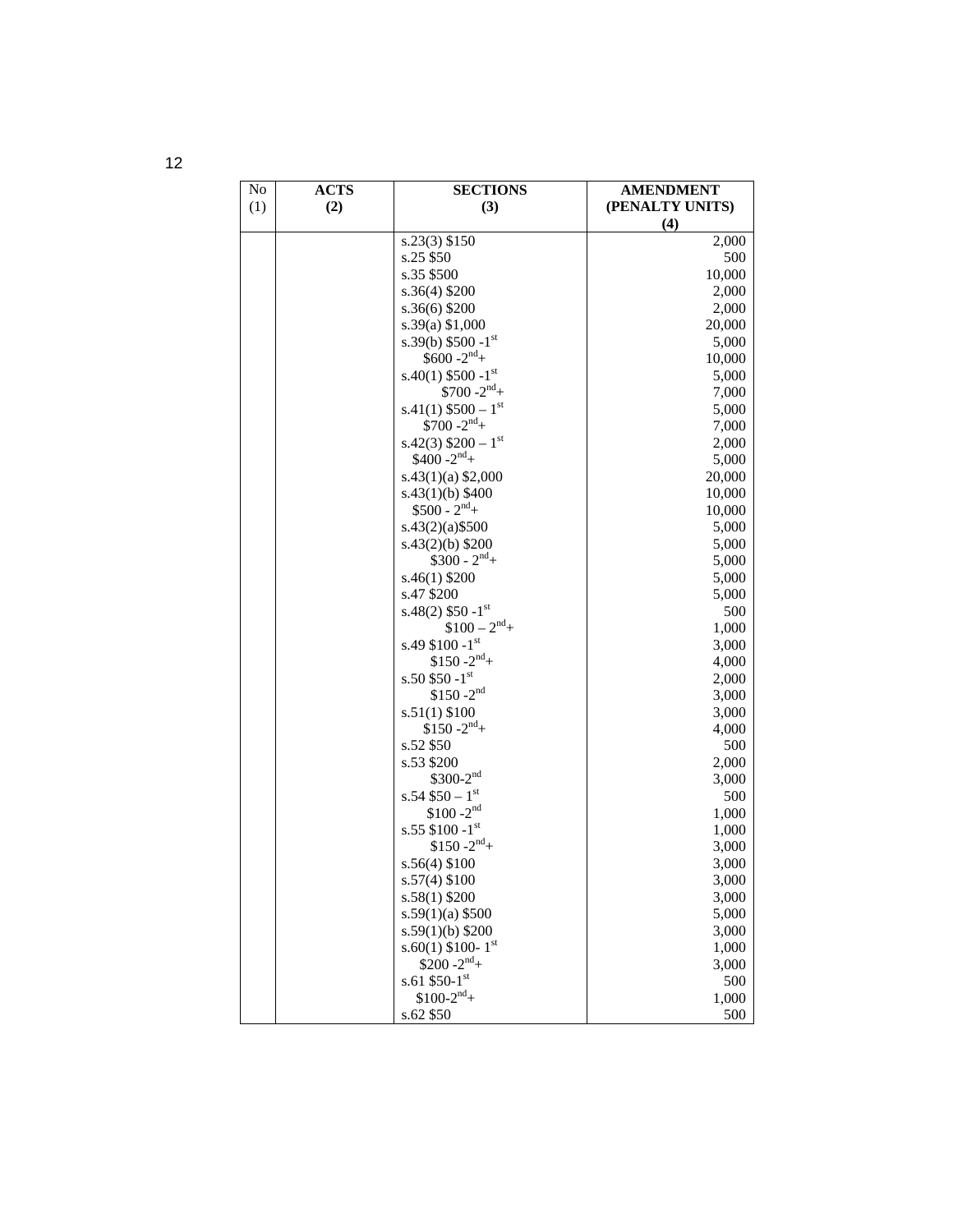| No  | <b>ACTS</b>       | <b>SECTIONS</b>                      | <b>AMENDMENT</b> |
|-----|-------------------|--------------------------------------|------------------|
| (1) | (2)               | (3)                                  | (PENALTY UNITS)  |
|     |                   |                                      | $\left(4\right)$ |
|     |                   | s.63(4) $\sqrt{200-1}$ <sup>st</sup> | 3,000            |
|     |                   | \$300                                | 5,000            |
|     |                   | s.64 \$300                           | 5,000            |
|     |                   | $s.69(5)$ \$200 – 1 <sup>st</sup>    | 2,000            |
|     |                   | $$300-2nd +$                         | 3,000            |
|     |                   | $s.71(3)$ \$100                      | 1,000            |
|     |                   | $s.72(5)$ \$800                      | 10,000           |
|     |                   | s.72(7) \$200                        | 2,000            |
|     |                   | s.77(2) \$200                        | 5,000            |
|     |                   | s.78(3) \$100                        | 1,000            |
|     |                   | s.80 \$300                           | 5,000            |
|     |                   | s.81 \$600                           | 10,000           |
|     |                   | $s.82(1)(w)(i)$ \$80                 | 2,000            |
|     |                   | s.82(1)(w)(ii) \$100                 | 3,000            |
|     |                   | s.83(3) \$100                        | 1,000            |
| 21  | <b>Liquor Act</b> | $s.5(2)$ \$300                       | 3,000            |
|     | (Cap. 144)        | $s.7(4)$ \$100                       | 1,000            |
|     |                   | $s.8(1)$ \$400                       | 4,000            |
|     |                   | s. $8(2)$ \$200                      | 2,000            |
|     |                   | s.9 $$100 - 1st$                     | 1,000            |
|     |                   | $$200$ – subsequent                  | 2,000            |
|     |                   | s.10(6) \$150                        | 1,500            |
|     |                   | $s.11(2)$ \$150                      | 1,500            |
|     |                   | $s.12(3)$ \$150                      | 1,500            |
|     |                   | s.37(2) $$20 - 1st$                  | 200              |
|     |                   | $$40$ – subsequent                   | 400              |
|     |                   | s.43 \$100                           | 1,000            |
|     |                   | s. 44 \$600                          | 15,000           |
|     |                   | s.45 $(5)(c)$ \$25                   | 250              |
|     |                   | s.47(1) \$300                        | 3,000            |
|     |                   | $s.47(2)$ \$100                      | 1,000            |
|     |                   | s.48(4) \$75                         | 750              |
|     |                   | $s.50(2)$ \$1,200                    | 30,000           |
|     |                   | $s.51(3)$ \$400                      | 4,000            |
|     |                   | s.55 $$100 - 1st$                    | 1,000            |
|     |                   | $$200$ – subsequent                  | 2,000            |
|     |                   | s.57(1)(a) $$200 - 1st$              | 2,000            |
|     |                   | s.57(1)(b) \$400 or $12-2^{nd}$ +    | 10,000           |
|     |                   | s.57(2)(a) $$150-1st$                | 1,500            |
|     |                   | s.57(2)(b) $$300 - 2nd +$            | 8,000            |
|     |                   | s.59(2)(a) $$150-1st$                | 1,500            |
|     |                   | $s.59(2)(b)$ \$400 - $2nd$ +         | 10,000           |
|     |                   | s.60 \$100                           | 1,000            |
|     |                   | $s.63(2)$ \$100                      | 1,000            |
|     |                   | s.64(1) \$200                        | 2,000            |
|     |                   | $s.64(2)$ \$200                      | 2,000            |
|     |                   | $s.64(3)$ \$25                       | 2,500            |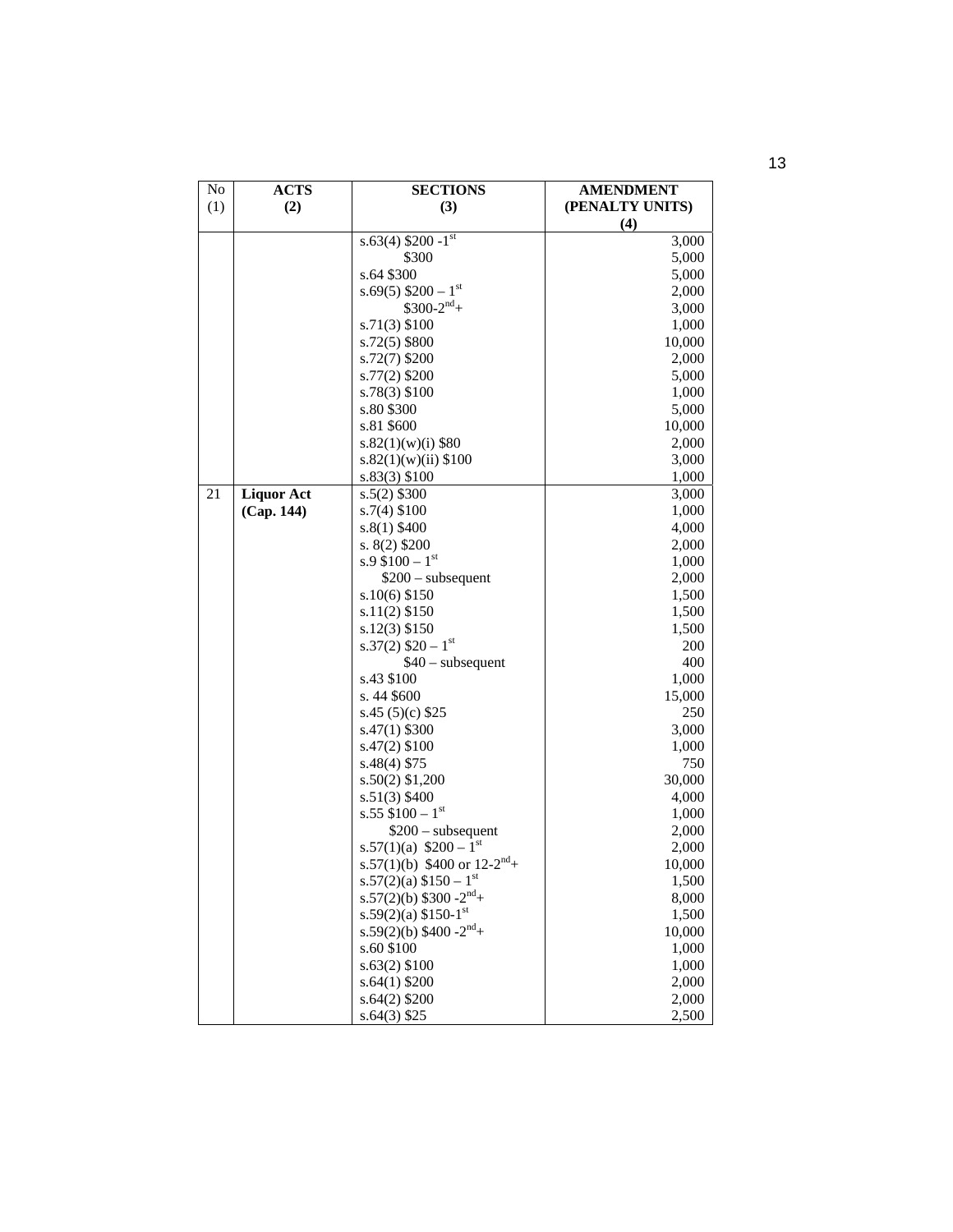| No  | <b>ACTS</b>          | <b>SECTIONS</b>                     | <b>AMENDMENT</b>      |
|-----|----------------------|-------------------------------------|-----------------------|
| (1) | (2)                  | (3)                                 | (PENALTY UNITS)       |
|     |                      |                                     | (4)                   |
|     |                      | s.65 \$200                          | 2,000                 |
|     |                      | $s.66(3)$ \$1,000                   | 10,000                |
|     |                      | $s.67(1)$ \$150                     | 1,500                 |
|     |                      | s.68 $$25 - 1st$                    | 250                   |
|     |                      | $$300 - 2nd$ +                      | 3,000                 |
|     |                      | $s.69(2)$ \$200                     | 5,000                 |
|     |                      | $s.69(4)$ \$150                     | 1,500                 |
|     |                      | s.70 \$200                          | 2,000                 |
|     |                      | $s.71(2)$ \$100                     | 1,000                 |
|     |                      | $s.72(1)$ \$300                     | 8,000                 |
|     |                      | s.72(2) \$300                       | 8,000                 |
|     |                      | $s.72(3)$ \$200                     | 10,000                |
|     |                      | $s.72(4)$ \$200                     | 2,000                 |
|     |                      | s.73(2) \$200                       | 2,000                 |
|     |                      | s.74 $$150 - 1st$                   | 1,500                 |
|     |                      | $$600 - 2nd +$                      | 5,000                 |
|     |                      | s.75 \$100                          | 100                   |
|     |                      | s.76 $$300 - 1st$                   | 3,000                 |
|     |                      | $$600 - 2nd +$                      | 5,000                 |
|     |                      | s.79 \$50                           | 500                   |
|     |                      | $s.82(2)$ \$600                     | 5,000                 |
|     |                      | $s.83(2)$ \$600                     | 5,000                 |
|     |                      | $s.84(2)$ \$50 - 1st                | 500                   |
|     |                      | $$100 - 2nd +$                      | 1,000                 |
|     |                      | s.84(4) \$75                        | 750                   |
| 22  | <b>Protection of</b> | $s.8(2)$ \$1000                     | 5,000                 |
|     | <b>Wrecks and</b>    |                                     |                       |
|     | <b>War Relics</b>    |                                     |                       |
|     | (Cap. 150)           |                                     |                       |
| 23  | <b>Gaming and</b>    | $s.3(5)$ \$100                      | 5,000                 |
|     | Lotteries (Cap.      | $s.4(1)$ \$100                      | 5,000                 |
|     | 139)                 | s.10(a) $$1,000 -1$ <sup>st</sup>   | 10,000                |
|     |                      | $$3,000-2nd$ +                      | 20,000                |
|     |                      | s.12 \$500                          | 5,000                 |
|     |                      | $s.23(5)$ \$1,000                   | 10,000                |
|     |                      | s.24(2)(a) $$200 - 1st$             | 5,000                 |
|     |                      | $$400-2^{nd+}$                      | 10,000                |
|     |                      | s.24(2)(b) $$1,000-1$ <sup>st</sup> | 10,000                |
|     |                      | $$1500 - 2nd+$                      | 15,000                |
|     |                      | s.24(3)(a) $$100 - 1st$             | 2,000                 |
|     |                      | $$200-2nd$ +                        | 3,000                 |
|     |                      | s.24(3)(b) $$600 - 1st$             | 10,000                |
|     |                      | $$1,000-2nd$ +                      | 15,000                |
| 24  | Ports (Cap. 161)     | $s32(2)$ \$100 + \$10 per day       | $5,000 + 500$ per day |
|     |                      | s.35(2) $$100 + $10$ per day        | $5,000 + 500$ per day |
|     |                      | $s.46(1)$ \$20                      | 1,000                 |
|     |                      | 49(f) \$40                          | 2,000                 |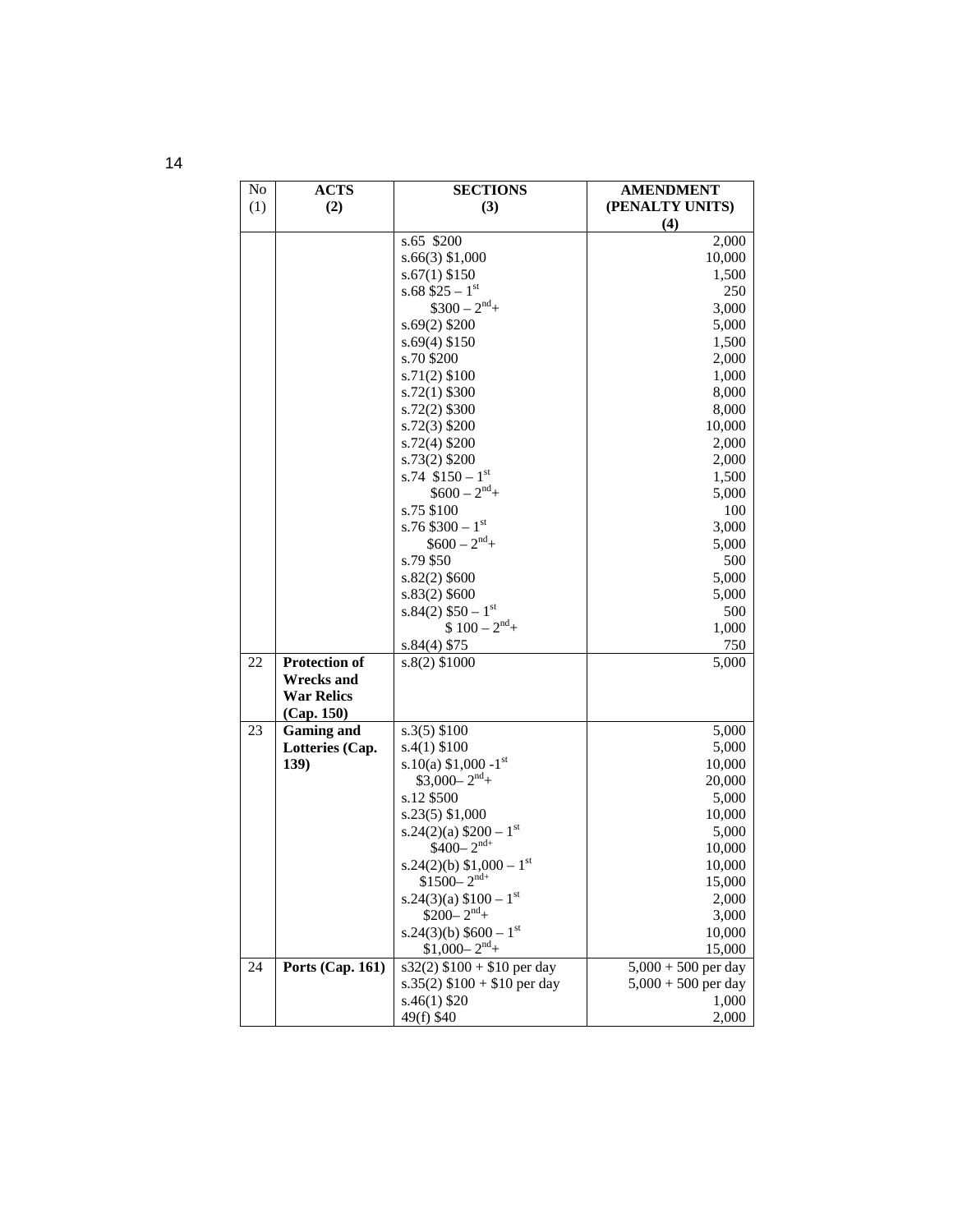| No  | <b>ACTS</b>           | <b>SECTIONS</b>      | <b>AMENDMENT</b> |
|-----|-----------------------|----------------------|------------------|
| (1) | (2)                   | (3)                  | (PENALTY UNITS)  |
|     |                       |                      | (4)              |
|     |                       | 49(h) \$200          | 10,000           |
|     |                       | s.92 \$100           | 5,000            |
|     |                       | $s.93(3)$ \$200      | 10,000           |
|     |                       | s.94 \$200           | 5,000            |
|     |                       | s.97 \$100           | 3,000            |
|     |                       | s.98 \$100           | 5,000            |
|     |                       | s.99 \$100           | 5,000            |
|     |                       | s.100 \$100          | 5,000            |
|     |                       | s.101 \$100          | 5,000            |
|     |                       | s.102 \$200          | 10,000           |
|     |                       | s.103 \$100          | 10,000           |
|     |                       | $s.104(a)$ \$100     | 10,000           |
|     |                       | s.104(b) \$10        | 1,000            |
| 25  | Shipping (Cap.        | s.11 \$100           | 3,000            |
|     | 163)                  | s.17\$40             | 2,000            |
|     |                       | $s.18(1)$ \$200      | 5,000            |
|     |                       | $s.18(2)$ \$50       | 3,000            |
|     |                       | $s.19(1)$ \$1,000    | 20,000           |
|     |                       | $s.19(2)$ \$1,000    | 20,000           |
|     |                       | s.20 \$1,000         | 20,000           |
|     |                       | s.22 \$10            | 3,000            |
|     |                       | $s.23(1)$ \$4        | 1,000            |
|     |                       | s.24 \$200           | 5,000            |
|     |                       | s.28(2) \$100        | 5,000            |
|     |                       | s.29 \$50            | 3,000            |
|     |                       | s.34 \$100           | 5,000            |
| 26  | <b>Seaman</b>         | $s.2(2)$ \$10        | 1,000            |
|     | <b>Discipline</b>     |                      |                  |
|     | (Admiralty            |                      |                  |
|     | Transport)            |                      |                  |
|     | (Cap.162)             |                      |                  |
| 27  | <b>Pharmacy</b>       | $s.10(1)$ \$500      | 10,000           |
|     | <b>Practitioners</b>  | $s.10(2)$ \$500      | 10,000           |
|     | <b>Act 1997</b>       | $s.10(3)$ \$500      | 5,000            |
| 28  | <b>Environment</b>    | s.19(2) \$10,000     | 10,000           |
|     | <b>Act 1998</b>       | s.26 \$10,00         | 10,000           |
|     |                       | s.37 \$10,000        | 10,000           |
|     |                       | s.38(2) \$5,000      | 5,000            |
|     |                       | s.43(8) \$5,000      | 5,000            |
|     |                       | $s.45(6)$ \$5,000    | 5,000            |
|     |                       | s.49(3) \$5,000      | 5,000            |
|     |                       | $s.50(3)$ \$5,000    | 5,000            |
|     |                       | $s.51(2)$ \$5,000    | 10,000           |
|     |                       | s.54 \$1,000         | 10,000           |
| 29  | Wildlife              | $s.4(2)$ \$5,000     | 5,000            |
|     | <b>Protection and</b> | $s.11(3)(a)$ \$5,000 | 5,000            |
|     | <b>Management</b>     | $s.11(3)(b)$ \$3,000 | 3,000            |
|     |                       |                      |                  |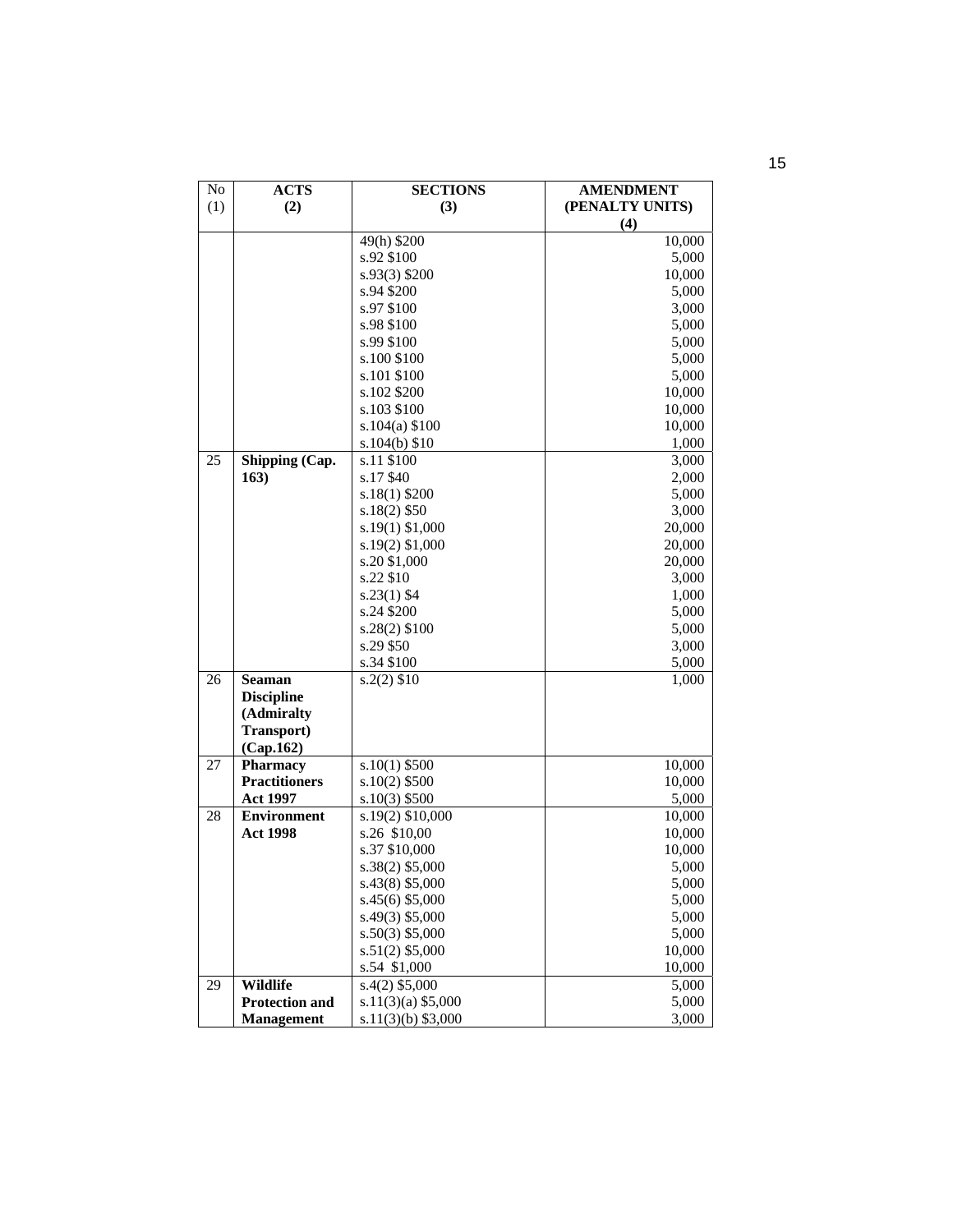| N <sub>o</sub> | <b>ACTS</b>             | <b>SECTIONS</b>    | <b>AMENDMENT</b> |
|----------------|-------------------------|--------------------|------------------|
| (1)            | (2)                     | (3)                | (PENALTY UNITS)  |
|                |                         |                    | (4)              |
|                | <b>Act 1998</b>         | $s.24(4)\$5,000$   | 3,000            |
|                |                         | $s.25(4)$ \$5,000  | 3,000            |
|                |                         | $s.26(b)$ \$10,000 | 50,000           |
|                |                         | $s.31(b)$ \$2,000  | 10,000           |
|                |                         | s.33 \$2,000       | 20,000           |
| 30             | Leadership              | s.20 \$500         | 5,000            |
|                | <b>Code (Further</b>    | $s.25(1)$ \$1,000  | 10,000           |
|                | <b>Provisions</b> ) Act |                    |                  |
|                | (Cap 86)                |                    |                  |
| 31             | <b>Correctional</b>     | $s.17(1)$ \$200    | 5,000            |
|                | <b>Services Act</b>     | $s.18(1)$ \$800    | 20,000           |
|                | 2007                    | $s.19(1)$ \$800    | 20,000           |
|                |                         | s.20 \$200         | 5.000            |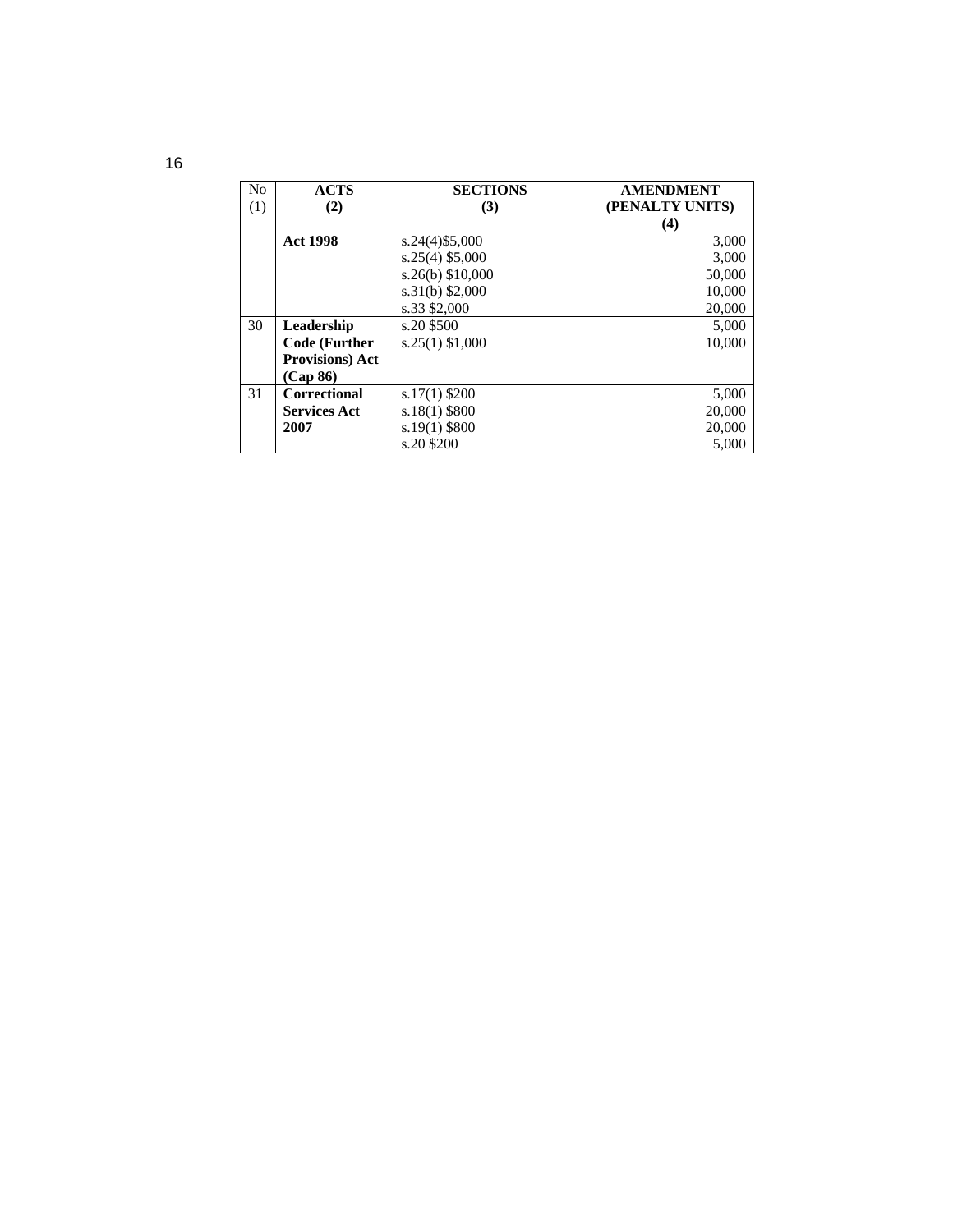#### **OBJECTS AND REASONS**

The objects of this Bill are –

- (a) to covert all monetary penalties in all written laws to penalty units to facilitate future increases taking into account CPI increases;
- (b) to increase the terms of imprisonment for default in payment of fines under the Penal Code;
- (c) to increase penalties in Acts taking into account the current value of penalties in comparison when they were enacted; and
- (d) to fix the value of one penalty unit.

#### **EXPLANATORY MEMORANDUM**

**Clause 1** provides for the short title and commencement provision.

**Clause 2** amends section 26 of the Penal Code on the scale of sentence for default of payment of fines. It is based on 25 penalty units per day of imprisonment. A new item (last item is included) to provide for additional six months for every 2,000 penalty units over 5,000 penalty units and a cap is included which is a maximum of five years.

**Clause 3** amends the Interpretation and General Provisions Act (Cap. 85) to provide for the rule that all penalties in all written laws (Acts and subsidiary legislation) must be expressed in penalty units. It also fixes the value of one penalty unit at \$1.00 per unit. Section 66 is amended to convert and increase the general penalties for subsidiary legislation.

**Clauses 4 to 7** amend the recently enacted Acts by converting their penalty units to their equivalent units using the value of \$1.00.

**Clause 8** provides for other consequential amendments converting all monetary penalties into penalty units. The Minister of Justice is empowered to convert all monetary penalties in regulations, including increasing them on the same bases as for Acts identified in the Schedule.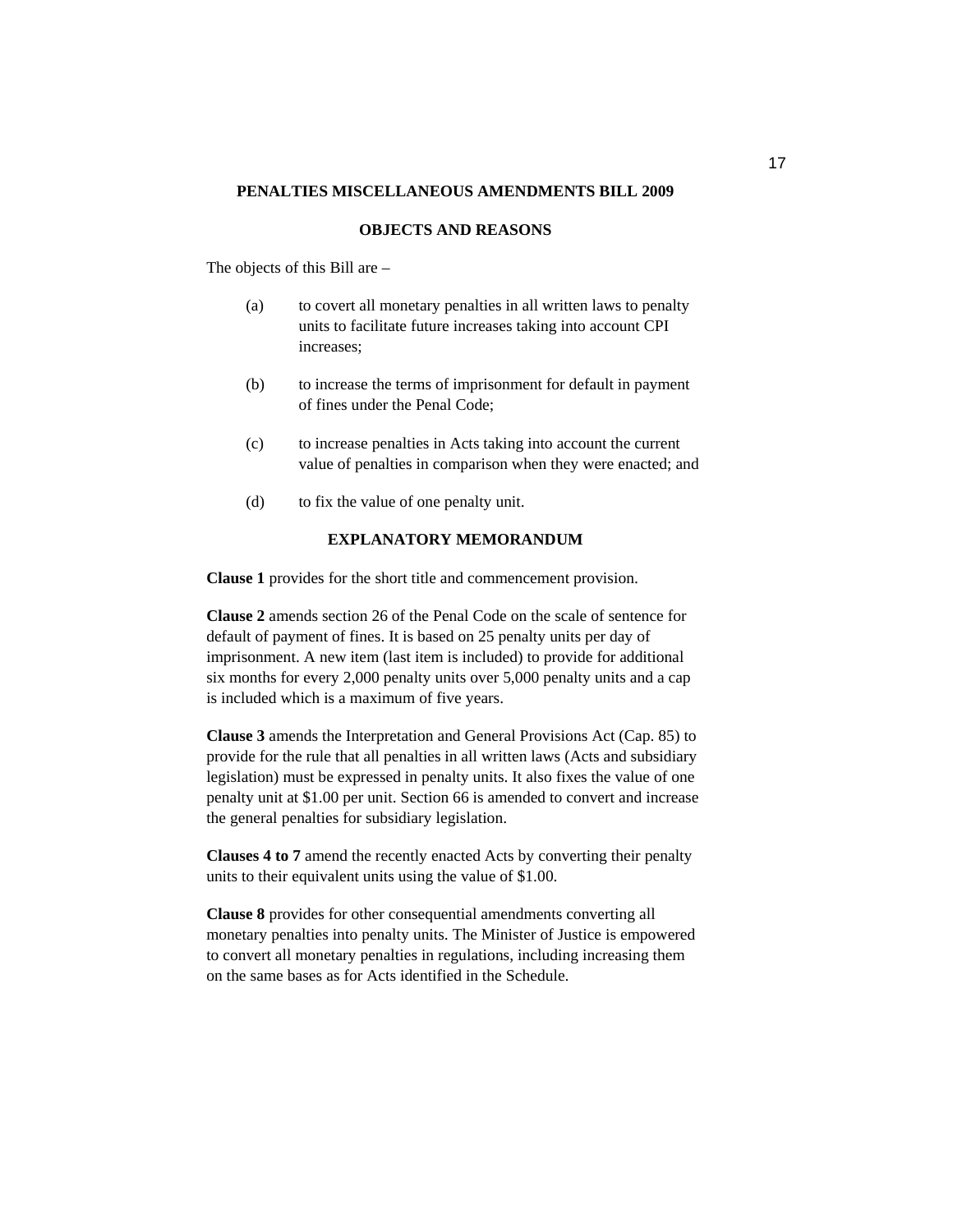#### **AN EXAMPLE** of how a formula in clauses 4-7 works is set out below –

#### **EXAMPLE**: **sections 25(4) and 208 of the Companies Act 2009**

| Issue of other<br>shares  |                                  | 25. $(1)$ | A company may issue shares $-$                                                                                                                                                    |  |  |
|---------------------------|----------------------------------|-----------|-----------------------------------------------------------------------------------------------------------------------------------------------------------------------------------|--|--|
|                           |                                  | (a)       | <i>in accordance with its rules; or</i>                                                                                                                                           |  |  |
|                           |                                  | (b)       | with the approval of all shareholders under<br>section 50.                                                                                                                        |  |  |
|                           | (2)                              |           |                                                                                                                                                                                   |  |  |
|                           | (3)                              |           |                                                                                                                                                                                   |  |  |
|                           | (4)                              |           | If a company fails to comply with subsection $(2)$ ,<br>every director of the company commits an offence and is<br>liable on conviction to a fine not exceeding 50 penalty units. |  |  |
| Value of penalty<br>units |                                  |           | 208. The value of one penalty unit under this Act is \$50.                                                                                                                        |  |  |
|                           | <b>Formula:</b> $A \times B = C$ |           |                                                                                                                                                                                   |  |  |

A (50 penalty units) multiply by B (\$50 value of one penalty unit) =  $2,500$  penalty units.

Therefore the new penalty unit in section 25(4) of the Companies Act 2009 will be amended to read 2,500 penalty units. The value is \$1.00 under the proposed section 50A of the Interpretation and General Provisions Act.

This formula, therefore recognises the reduction of the value of one penalty unit from \$50 to \$1.00 but still keeping in par with the value updating by multiplying existing penalty units (i.e A) with a multiplier (i.e B).

#### **Clause 2 – Section 26 of the Penal Code**

**26.** (1) The term of imprisonment to which a person may be sentenced by a court in default of payment of a fine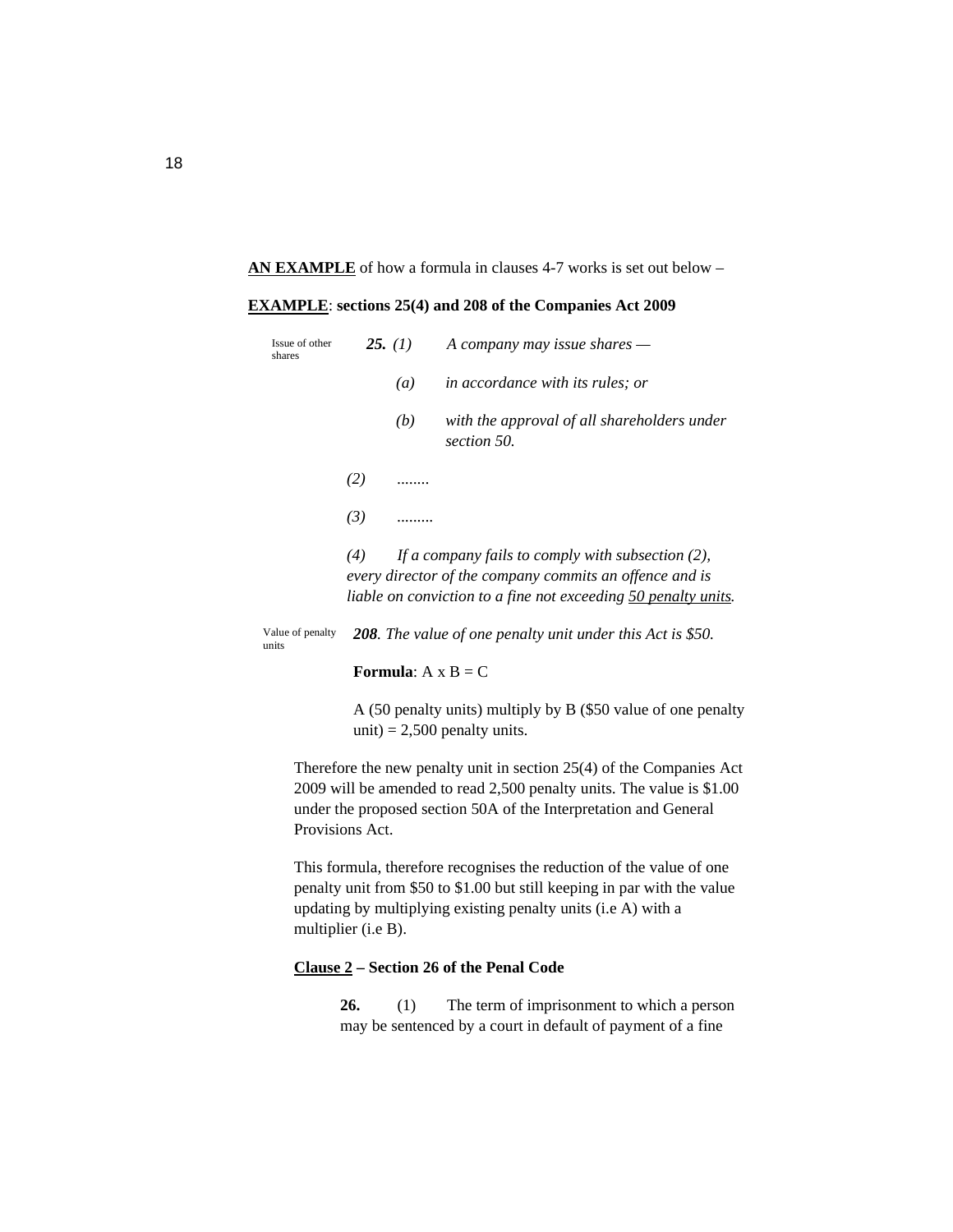shall be such terms as in the opinion of the court will satisfy the justice of the case but shall not exceed the maximum fixed by the following scale –

| Amount          |                   | Maximum Period |                                 |          |
|-----------------|-------------------|----------------|---------------------------------|----------|
|                 | Not exceeding \$2 | 7 days         |                                 |          |
| \$4             |                   |                | Exceeding \$2 but not exceeding | 14 days  |
| $\zeta$ $\zeta$ | \$4               | $\leq$         | \$20                            | 6 weeks  |
| 66              | \$20              | 66             | \$80                            | 2 months |
| 66              | \$80              | 66             | \$200                           | 3 months |
| 66              | \$200             | .              |                                 | 6 months |

(2) The imprisonment which is imposed in default of payment of a fine shall terminate whenever the fine is either paid or levied by process of law.".

#### **Clause 3 – Section 66 of the Interpretation and General Provisions Act (Cap. 85)**

*Powers to make regulations* 

**66**.- (1) Regulations made under an Act -

- (a) may constitute offences; and
- (b) may provide, in respect of any such offence, for the imposition by way of penalty of a fine not exceeding one hundred dollars 5,000 penalty units or imprisonment for a term not exceeding three months six months, or both.

 (2) The power under an Act to make regulations may be exercised -